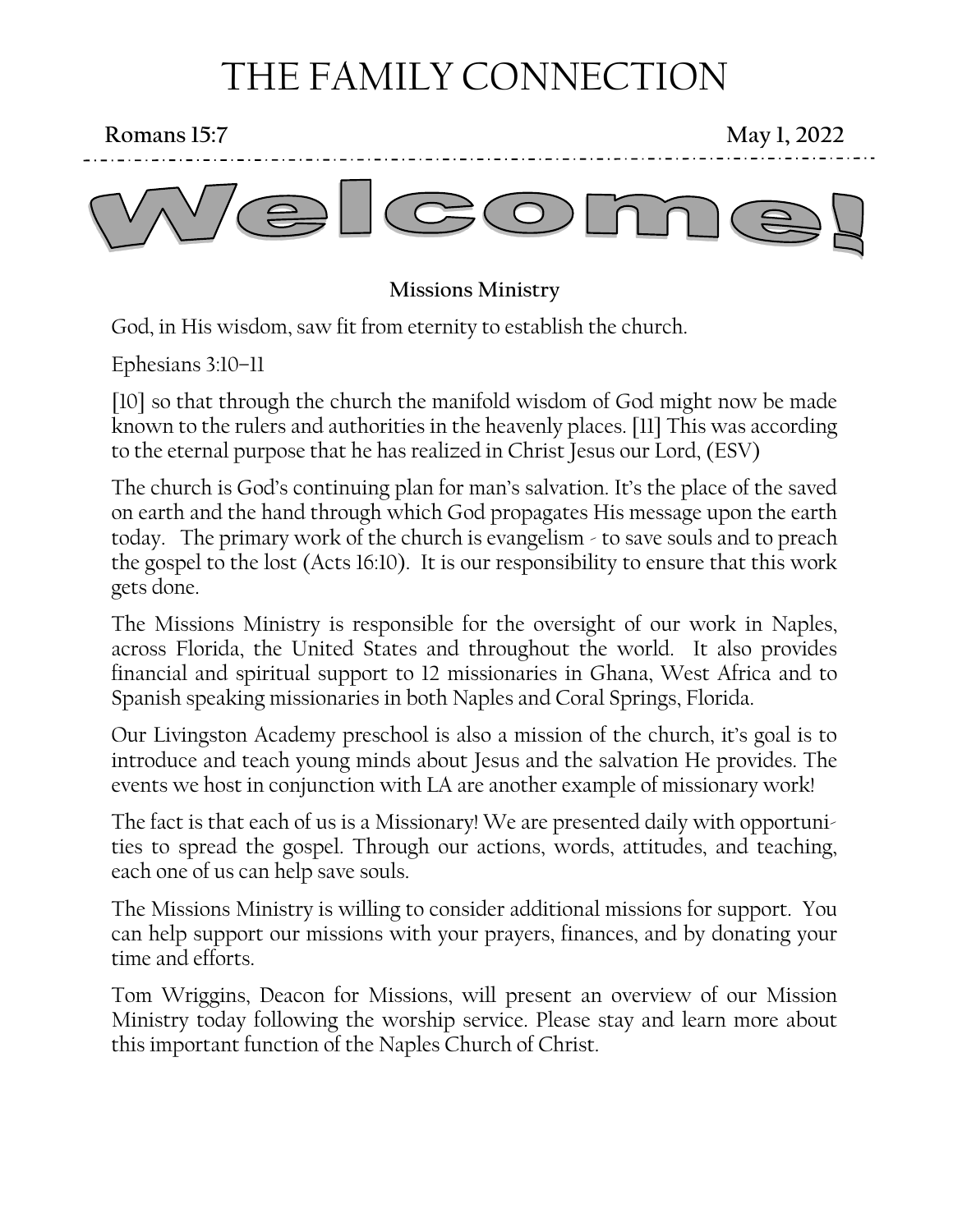## **PRAYER LIST\* MEMBERS**

- Claude Haynes • Debbie Kendall
- Linda Copeland
- Danny Shelly
- Margie Rhodes
- Bonnie Stephens
- Maria Reategui
- Elvis Durity
- Bob Stafford
- Doug Fee
- Carla Sledge
- Donna Strong
- Lee & Linda Sutton
- Di Menoher
- Jeff Blake
- Glenn Macon
- Rick Barrett
- Lardys Landeros
- Milena Fitzgerald

### **NURSING HOME / SHUT-INS**

- June McCauley Frieda Rodgers
- Lew Parks

### **FAMILY & FRIENDS**

• Jon Sauer Lexi Carr

- Kasey Dudley Tania Gadbury
- Maddie Whitlock
- Cara Rogers
- Amelia Larios
- Joe & Marie Lennon's son
- Mary Ryder Lynn Greer
- Linda Sutton grandson Matt & great granddaughter Jordan
- John Wallace's sister, Beth
- Marsha Hampton
- Marco Moros
- Hussey Family Sally Abbott
- Judy Sauer's g-daughter, Meaghan
- Ivonne Maria Reategui's cousin
- Robert Champion
- Michael Presto
- - Larry Brown Judy Brugman
	- **Brooke Ruppel**
- Mary Nell Shelly
- Danny Billingsby
- Donia Ciabuca

## • Adrian Ivanov

#### **MILITARY**

Christopher Lemay Lee Strong Darrell Martin Casandra Prokop

| Order of Worship |  |  |  |
|------------------|--|--|--|
|                  |  |  |  |

**May 1, 2022**

**Call to Worship: Joe Lennon** *Medley "Hallelujah, Praise Jehovah!" "How Great Thou Art"* **Welcome: Hugh Travis**

*"Who You Say I Am"* **Prayer: Drew Meulenberg**

*"Remind Me, Dear Lord"*

**Communion: Scott Holden**

**1 Corinthians 10:15-17**

**Mark 12:41-44**

**Song before the Message**

*"Cornerstone"*

Children are invited to go to the worship class during this song $*$ 

**Message: Russ Bone Invitation Song:** *"I Bring My Sins to Thee" Live stream will end after the invitation song today for a private message*

**Closing Song:** *"Because He Lives"*

**Closing Prayer: Alan Glazier**

Parents please pick up your children from class

**\*Children's Worship Class** - 3 years of age to Pre-K - Classroom A8

**Worship volunteers** - remember to meet in Classroom A-11 at 8:50

Communion bread has been placed into individual cups. Gluten Free communion has been placed within the very center ring of each tray. Bread & juice cups will be picked up when the offering is collected.

### **Future Events**

**Every Monday:** Russ' Open Bible Study - 6-7PM - Fellowship Rm **Every Tuesday:** Men's Prayer Meeting - 6:30 AM **Every Tuesday:** Girls' Devo - 6:15PM - Pam Macon's home **EVERY SUNDAY IN APRIL: Melissa will take your new photo May 2 - 6th:** Livingston Academy Teacher Appreciation Week **May 11th-June 1st:** Ladies Bible Class begins at 6PM **May 13th:** VPK Graduation 9:30 AM **May 14th - 15th:** West Broward Youth Group here May 29th: Fellowship Meal honoring our Graduates<br>March 3 - 5, 2023: Camping Retreat - Hillsborough River **March 3 - 5, 2023:** Camping Retreat - Hillsborough River New Dat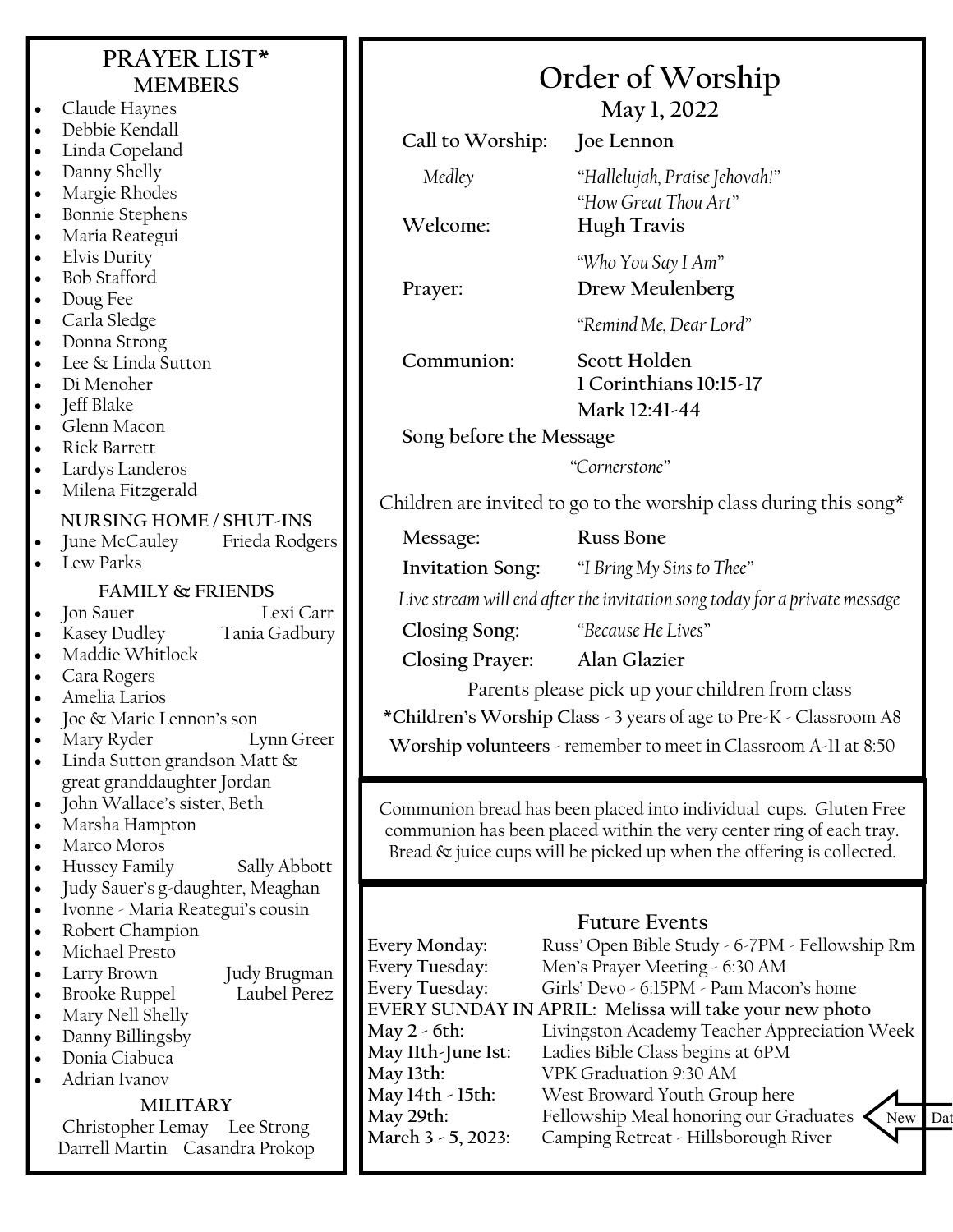#### **GIVING & ATTENDANCE WEEK ENDED April 24, 2022**

| Weekly Actual                | \$8,487 |  |  |  |  |
|------------------------------|---------|--|--|--|--|
| Weekly Budget                | \$9,000 |  |  |  |  |
| Weekly Variance<br>\$        | 513     |  |  |  |  |
| 4 Week Average Variance      | \$1,603 |  |  |  |  |
| Sunday Worship:              |         |  |  |  |  |
| Attendance in Building       | 131     |  |  |  |  |
| Attendance via views online: | 402     |  |  |  |  |
| Sunday Morning Study:        |         |  |  |  |  |
| Attendance in Building       | 88      |  |  |  |  |
| Attendance via views online: | 87      |  |  |  |  |
| Sunday Evening:              |         |  |  |  |  |
| Connection Group Attendance  |         |  |  |  |  |
| Wednesday:                   |         |  |  |  |  |
| Attendance in Building/Teens | 55      |  |  |  |  |
| Attendance online:           |         |  |  |  |  |
|                              |         |  |  |  |  |

#### **PRAYER SECTION**

- Claude Haynes, June McCauley, Elvis Durity, & Scott Blake continue to have health challenges.
- Pray for the families affected by COVID-19.
- Several members are going through a series of medical tests and doctor appointments. Please keep all of them and their medical team in your prayers.
- Frank Vitiello fell several times last week and broke his arm. He will remain in the hospital while he waits for surgery to repair the break.
- John Wallace will have surgery on May 31st in Michigan.

Birthday's & Anniversaries

- 3 Pam Macon
- 4 Kenneth Brown
- 4 Drew & Susan Meulenberg
- 6 Larry & Di Menoher
- 8 Easton & Allysa Davis

### **Teen House Renovations**

We are in the process of making some much needed improvements to the Teen House. We are looking for donors & volunteers. Please contact Jeff Blake at 734-476-4952.

# **Bible Study Times & Locations**

**Sunday morning classes:**

**Adults** will gather in the Auditorium - **Tom Wriggins Singing Class -**will meet in Classroom A8 - **Joe Lennon Cradle Roll** will meet in the Training Room - **Melissa Neal PreSchool** will meet inClassroom #2a - **Nora Vitiello K-2nd grades** will meet inClassroom #7 - **Susan Meulenburg 3rd – 5 th grade**s will meet in Classroom A-11 - **Kristin Cipolla Teens -** meet in the Teen House with **Zak & Jordyn Dempsey Sunday night:- 5:30 PM - See insert for locations Wednesday night classes 6:30PM:**

 **Adults** - Auditorium - teacher - **Jeff Blake Ladies -** Fellowship Room - Trustworthy - various ladies **PreSchool** will meet inClassroom #2a - **Susan Shelly**

**3rd – 5 th grade**s will meet in Classroom A-11 - teachers **Diana Travis & Pam Billingsby** 

**Teens** - Teen House - **with Zak & Jordyn Dempsey**

Our virtual options via Facebook & YouTube, @ the times listed above. We hope you will join us in one of these Bible study opportunities.

# **Angels Rejoice**

Angels rejoiced on Monday evening as Samantha Sagan was baptized into Christ. Samantha has been attending with the Landeros Gutierrez families and has been a part of the Monday evening studies with Russ. Please add her contact information to your directory: Cell: 239-307-7697 and email: samsagen@gmail.com

# **Ladies Bible Study**

May 11th - June 1st the Ladies Wednesday Night Bible Class will begin at 6pm with a covered dish meal. We are taking a short break from the study of "Trustworthy" to take advantage of the teachings from Come Fill Your Cup's latest virtual retreat "Encountering the Pharisees". Bring your Bibles and a dish to share.

### **Congratulations Seniors!**

Each week during May, we will highlight one of our four high school graduates - Faith Brown, Jaxon Davis, Hannah Macon & Eli Neal. We will have a fellowship meal on Sunday, May 29th to celebrate!

**Faith Brown,** a life long member, was homeschooled and attended our Tuesday School program. She has volunteered during car washes, community events like Thanksgiving Bags & Touch a Truck. Her favorite volunteer opportunity was for Disaster Relief Efforts during hurricane Irma in Chokoloskee, FL where she spent months helping that hard hit community. We still receive calls asking for her fudge and cookies! She enjoys the family camping retreats, camping at Central Florida Bible Camp, SonQuest, and Youth Group events. Faith enjoys playing the guitar, multiple gaming formats and watching Marvel movies. Her favorite Bible verse is 1 Peter 4:7. She is attending the Bonita Springs Cosmetology School while working at Windsor Fashions in the mall.

e!